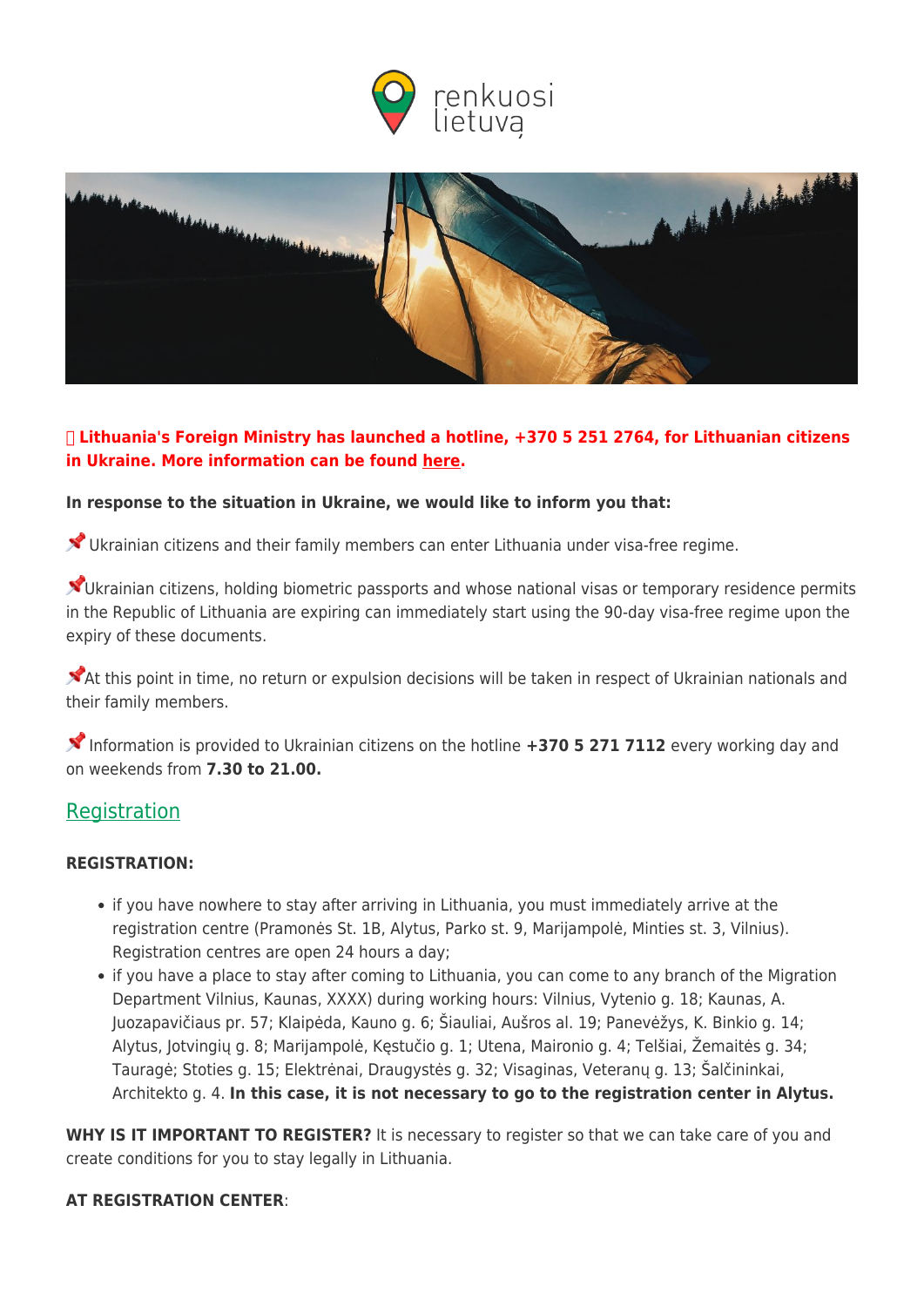- you will be provided with detailed information about the possibilities of your stay in Lithuania;
- you will be provided with temporary accommodation in Lithuania;
- you will receive food rations, you will receive basic medical care.

#### **CONDITIONS FOR STAYING IN LITHUANIA**, after registration you will be able to:

- obtain a temporary residence permit in Lithuania (for 1 year);
- a national visa (for 1 year).

## **Further information from the Migration Department can be found [here.](https://migracija.lrv.lt/lt/naudinga-informacija/ukraina-ukrayina-ukraina-ukraine/information-for-ukrainian-citizens)**

# **[РЕЄСТРАЦІЯ](#page--1-0)**

#### **Відповідаючи на ситуацію в Україні, повідомляємо, що:**

Громадяни України можуть в'їжджати в Литву без візи.

 До громадян України, які мають біометричні паспорти, застосовується безвізовий режим (90 днів протягом 180 днів).

 Громадяни України та члени їхніх сімей, стосовно яких прийнято рішення про повернення їх іноземну державу, можуть залишатися в Литовській Республіці.

Інформація надається громадянам України на гарячу лінію **+370 5 271 7112** щодня та у вихідні дні **з 7.30 до 21.00.**

#### **РЕЄСТРАЦІЯ:**

- якщо вам ніде зупинитися після прибуття до Литви, ви повинні негайно прибути до реєстраційного центру в Аліті (Alytus, Pramonės g. 1B; Marijampolė, Parko g. 9; Vilnius, Minties g. 3). Реєстраційні центри працюють 24 години на добу;
- якщо у вас є житло після прибуття до Литви, ви можете прийти в будь-яке відділення міграційного управління у робочий час: Вільнюс (Vilnius, Vytenio g. 18); Каунас (Kaunas, A. Juozapavičiaus pr. 57); Клайпеда (Klaipėda, Kauno g. 6); Шяуляй (Šiauliai, Aušros al. 19); Панєвєжіс (Panevėžys, K. Binkio g. 14); Алітус (Alytus, Jotvingių g. 8); Маріямполє (Marijampolė, Kęstučio g. 1); Утяна (Utena, Maironio g. 4); Тельшяй (Telšiai, Žemaitės g. 34); Таураґє (Tauragė, Stoties g. 15); Елєктрєнай (Elektrėnai, Draugystės g. 32); Вісаґінас (Visaginas, Veteranų g. 13); Шальчінінкай (Šalčininkai, Architekto g. 4). **У цьому випадку не обов'язково йти до реєстраційного центру в Алітусі.**

**ЧОМУ ВАЖЛИВО ЗАРЕЄСТРУВАТИСЯ?** Необхідно зареєструватися, щоб ми могли піклуватися про вас і створювати умови для легального перебування в Литві.

## **РЕЄСТРАЦІЙНИЙ ЦЕНТР:**

- вам нададуть детальну інформацію про можливості вашого перебування в Литві;
- вам нададуть тимчасове житло в Литві;
- ви отримаєте харчові пайки, ви отримаєте елементарне медичне обслуговування.

**УМОВИ ПЕРЕБУВАННЯ В ЛИТВІ**. Після реєстрації Ви зможете:

отримати дозвіл на тимчасове проживання в Литві (на 1 рік);